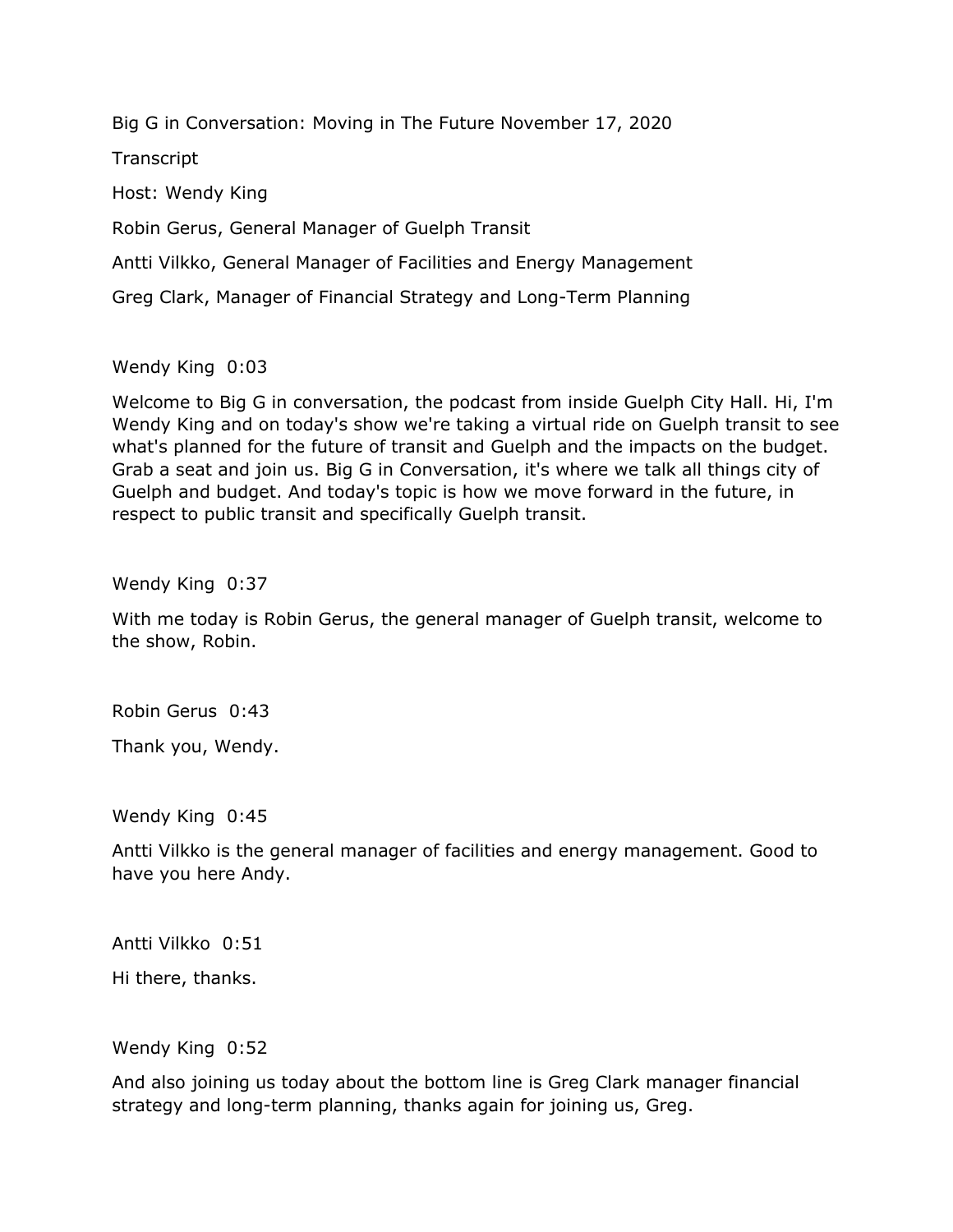Greg Clark 1:01 Thanks, Wendy.

Wendy King 1:02

So, the podcast is really timely as you've recently had a workshop with counsel to talk about this exact thing, and I did watch it the other day, but maybe you know some of our listeners may not have gotten a chance to do that. So, Greg, could you just kind of tell us a little bit about what was the purpose of that workshop.

### Greg Clark 1:20

Yeah, Wendy, heading into the budget this year we wanted to give Council an opportunity to get a good education about transit and all the things involved with changing, transit, as well as advise them that based on our new multi-year budget forecast, we've highlighted some affordability concerns with the pace of transit growth, especially layered onto the reduction in ridership, caused by COVID so, we wanted to get that opportunity to explain to them how important this strategy is, how it's linked to our operations hub which is out at Dunlop street where we're planning to build some city facilities. The business case development around that, and the upcoming required approval of the investing in Canada infrastructure program, transfer agreements with the city of, or with the federal and provincial governments. So, this workshop provided some time and space for council to have those discussions prior to our budget approval on December 1.

Wendy King 2:12

And so, as you just mentioned, of course COVID affecting every single thing. We heard about how the pandemic has affected Guelph transit Robin maybe could you tell us a little bit about those impacts?

Robin Gerus 2:23

Sure can, Wendy, this pandemic has affected all aspects of Guelph transit ridership numbers have dropped considerably as you may know, overall, transit ridership is down 54% It was down in August, and up to 75% down in September.

Wendy King 2:41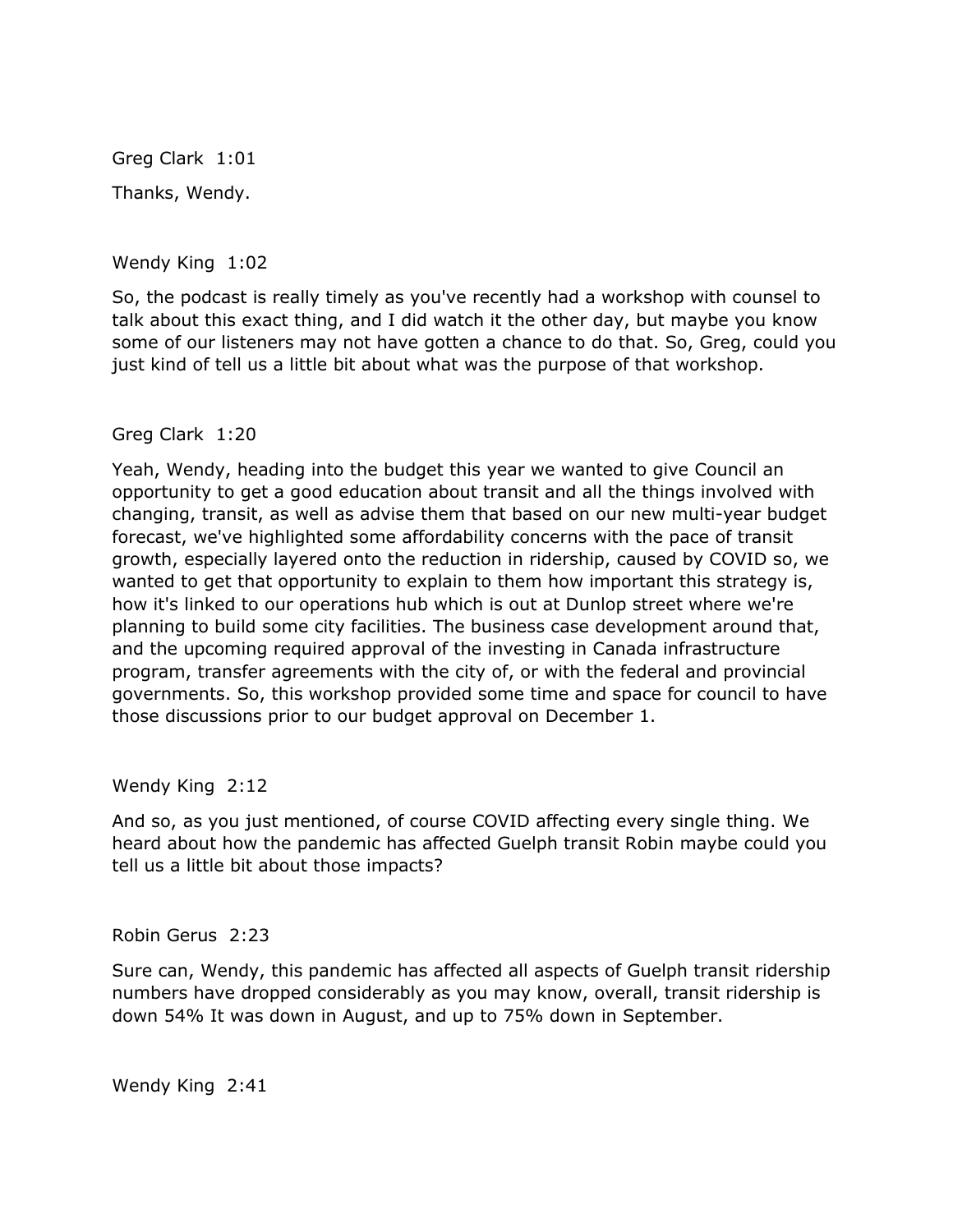Wow, that's incredible, so. And when you say low ridership, that also equates to less revenue, obviously.

## Robin Gerus 2:50

Yes, unfortunately that does. We're projecting a loss of revenue of up to \$10 million in 2021 and this is of course, mainly due to the ongoing drop in rider ships. Apart from our regular customers. As you're aware, we are a university city, and we've lost that student population. As well, there could be permanent changes in our ridership and that's obviously due to people's characteristics in respect to people doing homeschooling. We have work setups. Now a lot of people are working from home, and we also have people working online, and we believe that this is going to most probably affect our ridership permanently if not for an awful long time.

### Wendy King 3:29

Wow, that's interesting because people are really getting into new habits and even transportation, sometimes we forget all that and and when you do start to do something else. Sometimes you don't go back to what you normally did so with the declining ridership in 2021, Greg, what does that mean specifically for the budget then.

# Greg Clark 3:47

So for 2020, you know, we, we've talked a lot about what we lost and how we mitigated that and to help out the federal the federal government did provide us with a \$5.1 million grant. Now that's to offset our losses and shortness in revenue in 2020, but as we move into 2021, there's still a lot of uncertainty like Robin mentioned about when ridership will return. We're projecting it could take as much as four years to get back to our previous ridership levels for 2021 We've taken the approach of keeping our budget static and and working within our reserves and different mitigation strategies to try to manage that lost revenue against reductions in expenses. In that tied to reduction in row frequency and some other mitigation revenue options that transits implemented. However, we do see that going into multi years so that's part of our multiyear financial strategy and part of the reason we need to get in front of Council is to help us come up with a long-term strategy to mitigate those losses.

#### Wendy King 4:52

Yeah, wow, four years. So, what does that do because I know you have all kinds of plans to move forward with transit.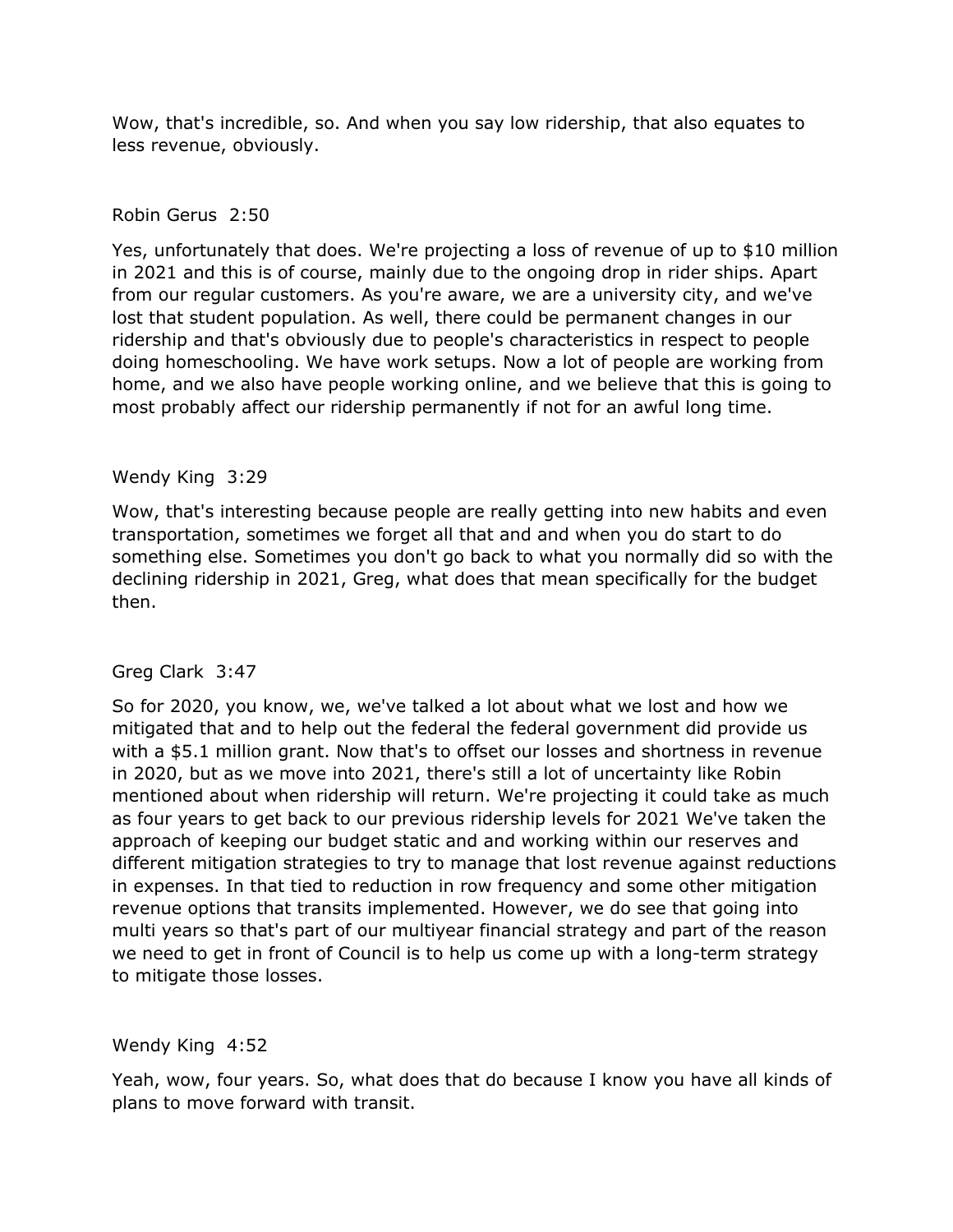# Greg Clark 5:01

Yes, it is as was talked about at the workshop on Tuesday, a big part of our future forecast and part of the Guelph strategy is an expansion of transit so we had a really robust transit strategy that looked for a lot of growth over the next 10 years adding as many as 41 buses to provide additional routes provide additional capacity on existing routes, but given the place that we're going into right now, we knew that that wasn't necessarily the right approach and that we need to relook at that pace of growth so for 2021 Specifically, we're looking at how can we manage things temporarily, But also then how does Council give us direction so what is the right pace of growth we know there's an affordability aspect to it. We want to get Council's input and direction on what affordable growth looks like, and then working with Robin and his team to look at route reviews, fare updates, how on demand transit could potentially transform some of the service, and those different opportunities through 2021.

Wendy King 6:07

And Robin, did you want to jump in on that?

# Robin Gerus 6:10

Yeah, that's correct Greg. Transit right now our management team mo we are working on these strategic initiatives that will ensure obviously a safe and reliable transit as we move forward, and we continue to address financial implications of the low ridership reality, and also how that serves as a foundation for our long-term planning towards our operational campus, and obviously towards transit fleet electrification. And you know, like so many people and other businesses. We at transit, we need to keep focused on where we want to go and figure out exactly what this new reality is, and we need to set our strategy moving forward so that we can address all these concerns and try to build the best transit for the citizens.

#### Wendy King 6:54

I noticed in the workshop and looking ahead to the 2021 budget Council referred to it as big-ticket items for transit, and there was a lot of talk of electrification of the transit bus fleet. So how do electric buses finances and growth, all go together?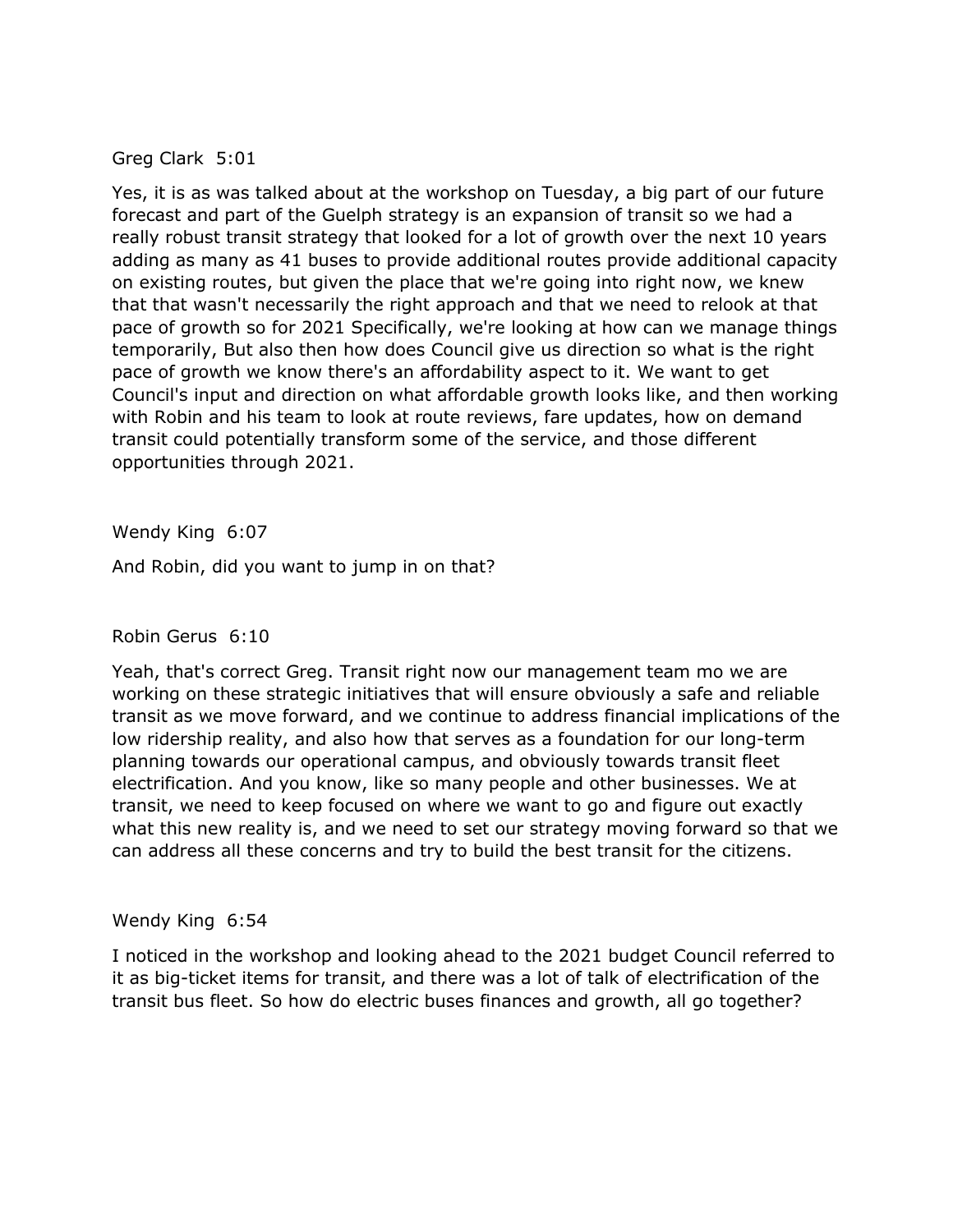#### Robin Gerus 7:13

Yes, there was quite a bit of talk around electrification of fleet, and other initiatives obviously surrounding the whole process of that decision. And more importantly, looking at all the work that we have to do. And the good thing is is that we still have some time available to us to make those proper decisions.

## Wendy King 7:34

And if I could direct this to Andy. When we talk about adding electric buses to the transit fleet. We know that will be good for the environment. So, I guess the obvious question is why don't you just jump in and do it?

### Antti Vilkko 7:47

Thanks, Wendy, I think certainly those sound easy, and, in essence, it really isn't that difficult, but it's just not just about getting the buses themselves, it's about everything else. Infrastructure wise that needs to be in place around the buses like the facilities themselves and the charging stations, electrical power, and even the number of buses, and of course all of these things come at a cost. So there's an investment component to it. And certainly, we don't want to look foolish and simply just buy buses have and have no way of charging them so that's an important piece. We do have some work to do here. Before we can finalize some of these decisions. We do need to find what is the right size of the facility, which is a little bit depending on how many buses we have and what the pace of our growth is forecasted. We're also looking at the charging infrastructure and figuring out our capacity, and what the paces of replacing our diesel buses with electric. So, certainly there's an opportunity here as buses reach their end of life, replacing those diesel buses that are end of life with an electric bus as opposed to replacing a diesel bus with another diesel bus.

#### Wendy King 8:58

I got the impression. During the workshop that some people were a little concerned about the pace, but you were just staff rather was describing how you have to replace some buses that are at the end of their life term so do you do that with another diesel or do you move forward so I know it's a total juggling act but is that where you are trying to figure out what's the best route to go?

Antti Vilkko 9:24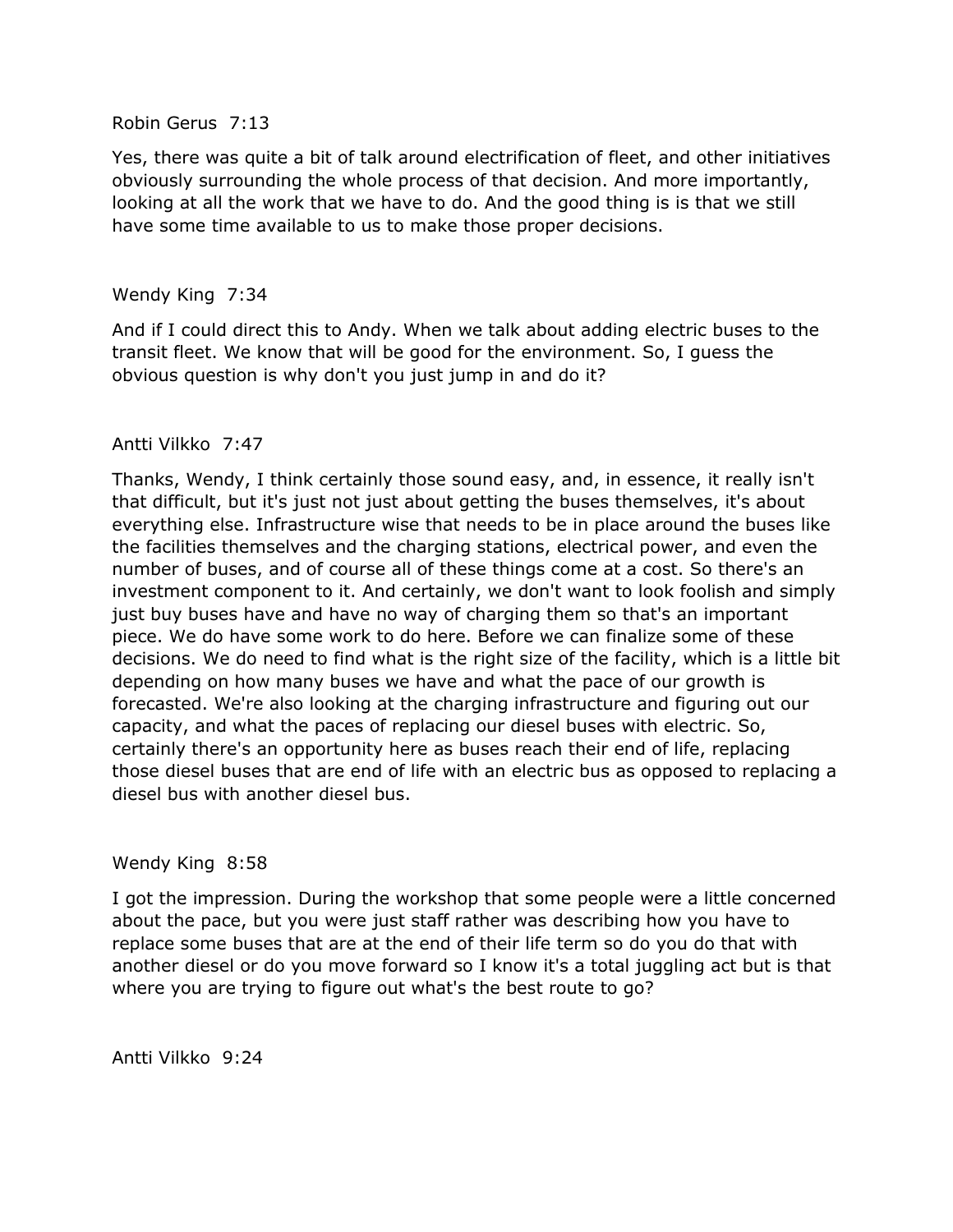So, well, I think the, the piece of replacement is really dictated by the asset lifecycle. And so, as diesel buses come to their end of life. Our objective is really do springboard into electrification with that life cycle driver, and that's really what's taking the pace. And we're trying to keep up with that life cycle of replacing diesel buses with electric buses.

Wendy King 9:52

Yeah, and Robin, did you want to jump in with some more detail on that?

### Robin Gerus 9:57

Yes, I do. So, what that really means is that we have a lot of challenges ahead of us. We are currently at transit we're reviewing our routes and mapping out how electrical buses will perform with our existing routes with the changes that need to be made, we want to answer a whole range of questions. For instance, are the bus battery life cycles. Will they be able to adhere to, to our trip, links, do we need more buses? Is there an opportunity to get smaller batteries for the buses or logistically smaller buses that we can use in the process? Obviously, we want to right size, this is the right size and exercise. As you may be aware, we have 80 buses right now, we have to take 70 A week schedule with little downtime. So, we want to make sure that throughout this process that we better understand exactly the right number of buses to serve our community as we move forward in this electrification process so there's lots of challenges.

# Wendy King 10:59

Yeah, I can see that. So, and you were discussing that, you know, new buses, then you need the charging stations. Yeah, I'd have somewhere to put the buses especially you know in a Canadian winter, you can't just leave those sitting out in a parking lot somewhere. So, all of that comes at a price, obviously. And so how are you dealing with that?

#### Robin Gerus 11:19

So you're right and when it really comes down to is taking baby steps, making the right decisions so there's going to be a period of time when we're transferring from the diesel buses to the electric buses, there's going to be a cost associated to both we need to make the right decisions, so that we're spending the money appropriately, we need to use the facility that we're in now to the best of its ability until we transform to the campus, and then as our electrification and the electric buses come online, we make it we need to make sure that we're ready for it, that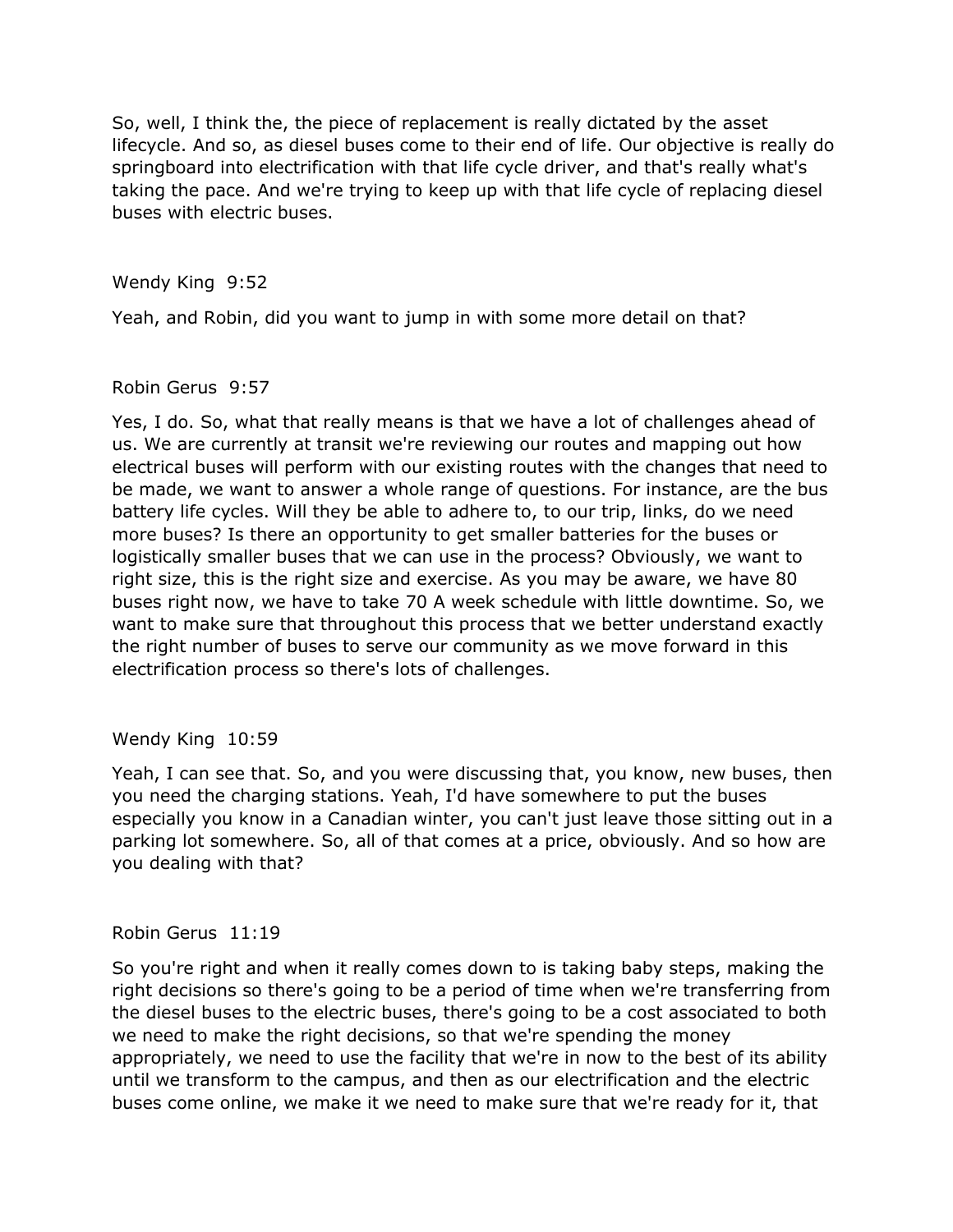we're spending the money appropriately, and the decision making process is agreed to well in advance of when those decisions are made and that we have support from everybody that's involved.

Wendy King 12:01

So, if you move ahead with everything you would like to do you know what the price tag is?

Robin Gerus 12:10

Price tags. I'm going to probably have to revert to the smarter people in our obviously finance department, I'm not sure if Greg can chime in on that but I will tell you this is going to be expensive and it's going to be money that is well used, and we're going to do whatever we can at our level to make sure that we make the appropriate decisions that are right for the city.

### Greg Clark 12:36

Yeah, You're right, Robin it you know it is it is a big investment and I know Council one of their concerns in looking at this is that, you know, large dollar figure that's attached to all of this and, you know, part of that is the investing in Canada program that we talked about IC IP. You know we have for the depth of campus, the 35 conversion buses from diesel to electric plus the 30 expansion we have around 75 million of grant money lined up, but also it requires about 104 million of taxpayer in development and urge money from the city's point of view, so that that's just for the capital, then you get into the operating and, you know, maintenance and fueling of electric buses, you know, all those things add to our operating budget and that's part of what we you know shared during the workshop is that we're looking at a 1 to 2% tax rate increase to bring on some of this, this infrastructure so there is a lot of investment in this, but to Robin's point there, there's also a huge benefit. So we have a and I can let Andy talk to this but you know we have 100% our goal for the city and the zero carbon, and, you know, we know that 50% of our emissions is by our transit fleet so there's a huge wind to replacing our transit fleet and the opportunity is that the federal government's willing to partner with us on some of that so we know we need a new facility, we know we need to go green. We do know we need to grow. It's really about the pace and the timing of that and how we manage all of that. And in really utilizing that funding from the ICP to the maximum ability that we can. So, you know, from a financial perspective, it is big numbers, but we have, you know when you have some time to work out the details and make sure we're making the best investment possible.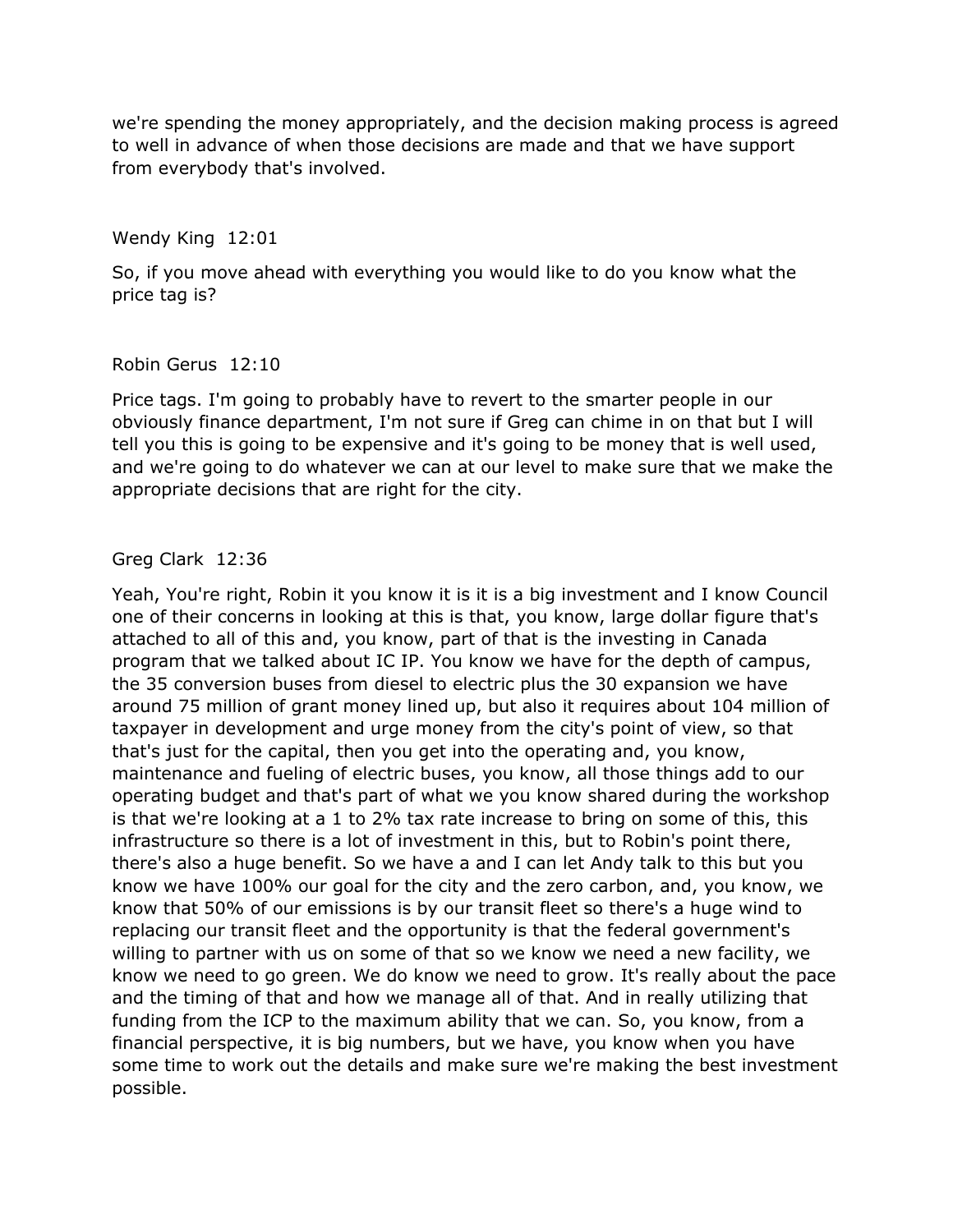Antti Vilkko 14:24

I guess just to add on to what Greg mentioned there I think is a phased approach. We do have plans to make some moderate electrical modifications and the existing transit road transit facility location, and currently there's only enough electrical power capacity to charge one, but one charger at that location. So, the moderate upgrades will allow us to install 450 kilowatt chargers, and that'll get us now really a pilot study approach to understand the logistics around. As we transition from diesel to electric buses, and also understand what between logistics and timing, and how that all works together.

Wendy King 15:12

And I know you're also dealing with the fact that Guelph is just exploding in population.

### Antti Vilkko 15:19

Well, that's right too. And I think that's part of the review and route analysis that's being done by by transit in terms of optimizing the service and defining the needs.

Wendy King 15:31

Have you discussed yet? You know, everybody always wants to know what about a fare increase but you've already discussed that ridership is down, so you probably don't want to hit customers again but I'm just curious if that's, I'm sure that is part of the discussion.

Robin Gerus 15:47

So I can chime in on the fare increase so there's never a good time for a fare increase, and as you know what we are doing a review right now and after the review, our intention is to finalize our FMS project which is our electronics our management system and once we have that in place and we're satisfied that we're, we're in the right direction that we're going to look at a fair strategy we're going to come up with a new chair strategy that coincides with the transit master plan. And at some point, in time in the near future, we will make the right decision. Once we've finalized our route review and we know the direction we're going to head in, and we've satisfied our strategy needs that the discussions for for fare strategies and fare increases will point in that direction at the appropriate time.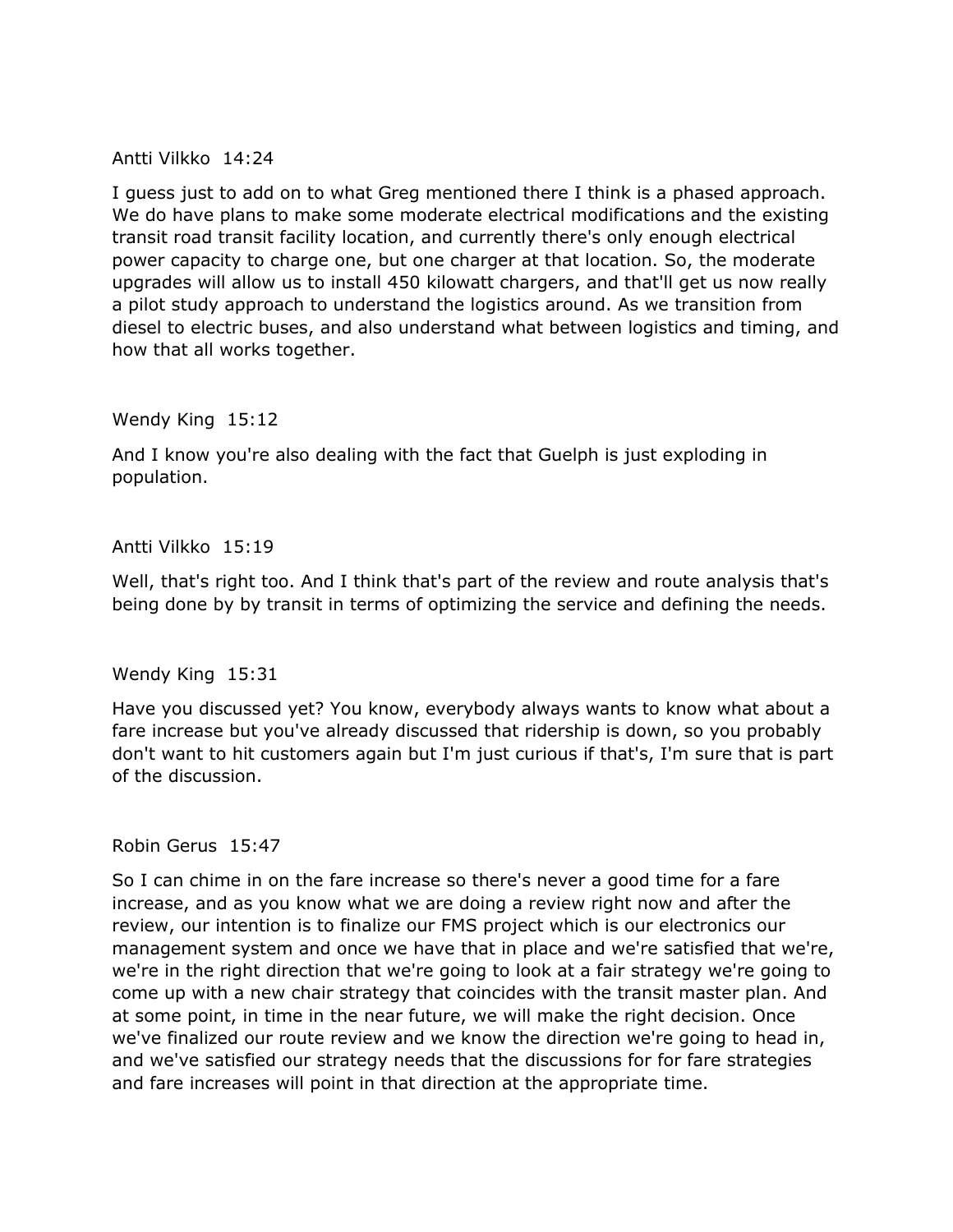Wendy King 16:36

Forgive my ignorance about, you know, transit words that I heard the words hub, and then I heard operations campus does that mean like terminal. Does that mean like a bus terminal?

### Antti Vilkko 16:51

So, the term round operations campus is looking at how we service our operational departments specifically transit is one operation, fleet maintenance and corporate building maintenance, and the idea of an centralized operation campus is to gain efficiencies by having our operational departments work in one location. And when we look at the asset and life expectancy of those assets, they are all at end of life, and at overcapacity, so we're looking to for a solution on how do we keep up with the pace of growth for the population, and also be able to service, provide our operational services. So, there is a business case that's being prepared, that will come in, Council, next year, and that'll help counsel with the decisions needed not only for our transit discussion today but also for how we move forward with, with our operational departments.

Wendy King 17:57

So much information I know we've just barely scratched the surface but at the end of the day, where would each of you say this leaves us, in terms of transit for the future.

#### Antti Vilkko 18:10

I think we're in a, we're in a good place to have more discussions with council, certainly what we're talking about here with electrification of transit and our operations campus and future needs are is really aligned with not only current Council direction for energy goals for 100% renewable and netzero carbon. It's also aligned with our strategic plan, particularly our building our future and sustaining our future. So again, there's some, some really exciting opportunities for for the city that transform and grow as we as we move through this process. And I think we're in a really good place to have discussions of counsel and allow them to make informed decisions on these issues.

Greg Clark 18:57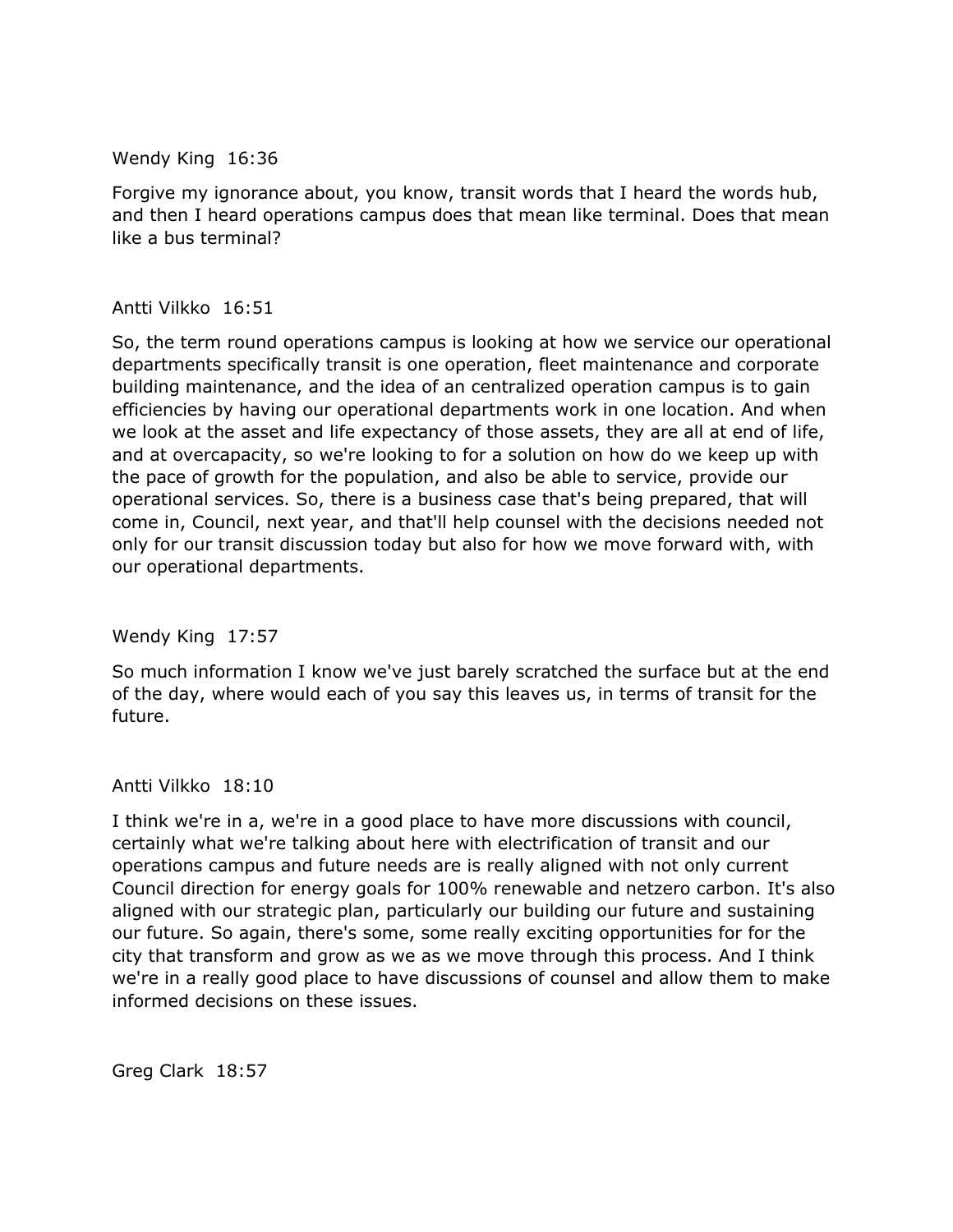Yeah, totally agree, Wendy, you know, for a number of years, behind the scenes staff have been looking at our aging facilities and like Andy said, you know, this is partially about transit but it's about the city as a whole, and really having this conversation with councils started last fall continues today, and multi year budgeting is really highlighting it is, we need to be planning for the future. And, you know transit is a big part of that future and there trigger, there also an opportunity this grant funding allows us to move projects forward that we wouldn't have been able to at a time. You know given budget constraints and funding constraints. So, it's an opportunity transit can be the leader we can do some transformative stuff with transit ensure we're meeting customer needs, as well as helping the city move forward from an overall budget perspective and really get us in a good place to move those other operations supporting facilities forward and bring them to the 21st century facilities that meet the needs of today and tomorrow.

Wendy King 19:57

Robin, you got the last word.

Robin Gerus 19:59

This is great conversation. And at the end of the day what we're all trying to do is to really bring the best possible transit service to the people of our community, both today and for the future. And we understand that we've got some challenges ahead of us, and obviously Council has some big decisions to make over the next couple of years, but you know, all in all, we're working, and I truly believe that we're going to get to the point where we're all happy.

Wendy King 20:21

I hope that's true and you know, listening to all of you today, I am never going to look at a bus, the same way again. As long as I live. You guys have got big jobs ahead and a lot of a lot of juggling but I'm sure we'll talk again. As you move closer to to deadline so thanks for your time today. Really appreciate it, I'd like to thank my guests, Robin, Andy and Greg, for joining me and for all the great information.

Guests 20:46

Thank you, Wendy.

Wendy King 20:50